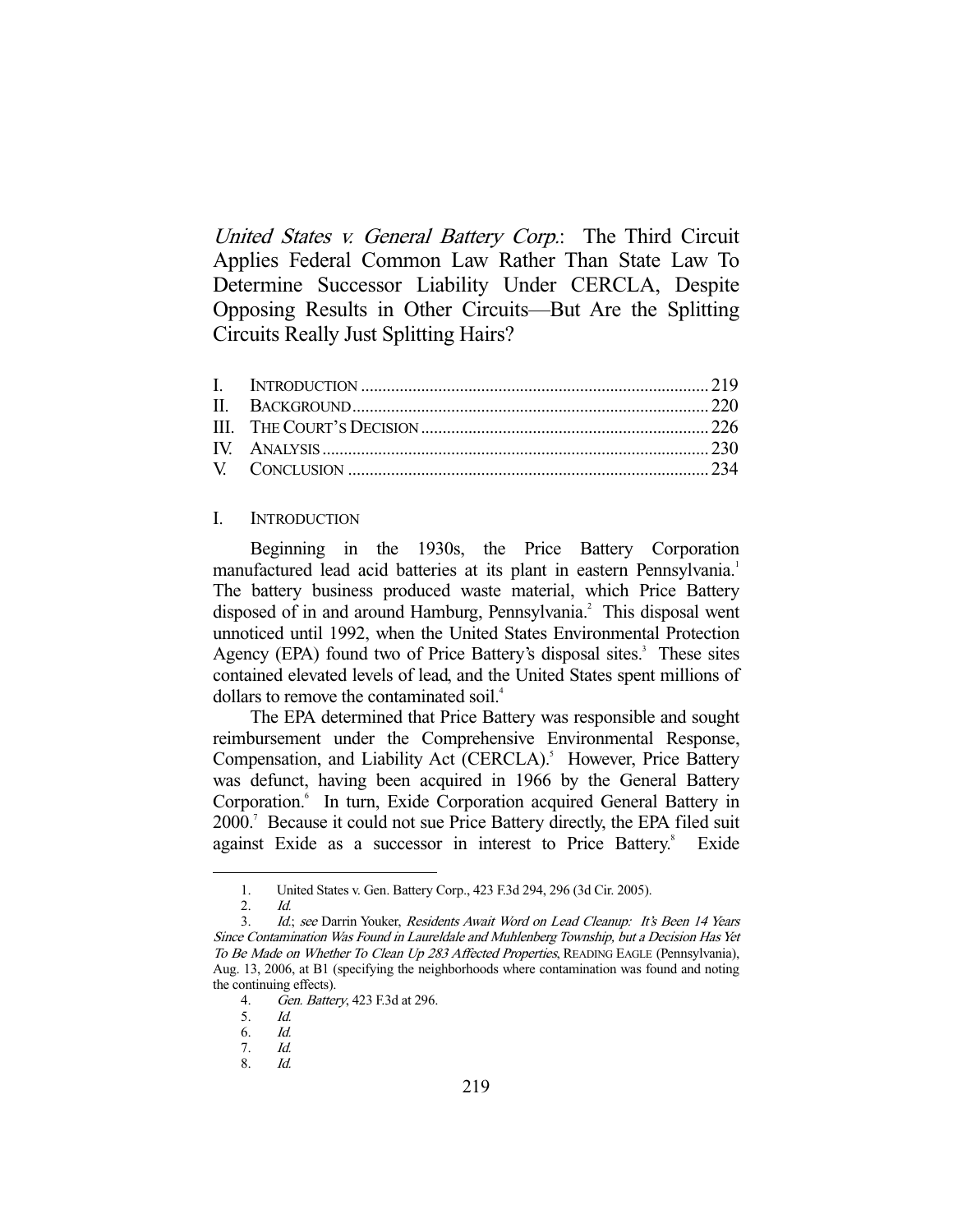acknowledged its status as a successor to General Battery, but it disputed the allegation that General Battery was a successor to Price Battery.<sup>9</sup>

 The district court, on cross-motions for summary judgment, held that General Battery was a successor to Price Battery and was responsible under CERCLA for cleanup costs.<sup>10</sup> The district court found the continuity of location, assets, operations, contracts, and other elements between General Battery and Price Battery indicated that the two corporations had engaged in a "de facto merger."<sup>11</sup>

 On appeal, the United States Court of Appeals for the Third Circuit grappled with two issues. First, should the court apply a uniform federal rule regarding CERCLA successor liability, rather than state law, to determine successor liability?<sup>12</sup> Second, does the applicable law dictate that General Battery and Exide are successors in interest to Price Battery?<sup>13</sup> Affirming the district court, the Third Circuit *held* that it would apply the uniform federal rule on successor liability under CERCLA, and under that rule, General Battery and Exide were successors in interest, to the Price Battery Corporation. United States v. General Battery Corp., 423 F.3d 294, 309 (3d Cir. 2005).

II. BACKGROUND

 In 1980, Congress enacted CERCLA to respond to serious environmental and health risks posed by industrial pollution.<sup>14</sup> Specifically, Congress designed the statute to provide cleanup of hazardous waste sites and spills.<sup>15</sup> When the federal government spends money to clean the sites, the government holds the responsible parties, also known as "covered persons," accountable for all costs the government incurs.16 CERCLA does not list a successor corporation—a corporation that follows another in ownership or control of property<sup>17</sup> as a covered person under the statute.<sup>18</sup> Many courts find this unsurprising, as CERCLA was "a hastily conceived and briefly debated piece of legislation."19

 <sup>9.</sup> Id.

 <sup>10.</sup> Id. at 297.

 <sup>11.</sup> Id.

 <sup>12.</sup> Id. at 298.

 <sup>13.</sup> Id.

<sup>14.</sup> United States v. Bestfoods, 524 U.S. 51, 55 (1998).<br>15. Anspec Co. v. Johnson Controls, Inc., 922 F.2d 124

Anspec Co. v. Johnson Controls, Inc., 922 F.2d 1240, 1241 (6th Cir. 1991).

 <sup>16. 42</sup> U.S.C. § 9607(a) (2000).

 <sup>17.</sup> BLACK'S LAW DICTIONARY 1473 (8th ed. 2004) (defining "successor in interest").

 <sup>18.</sup> Smith Land & Improvement Corp. v. Celotex Corp., 851 F.2d 86, 91 (3d Cir. 1988).

 <sup>19.</sup> Id.; see United States v. Gen. Battery Corp., 423 F.3d 294, 298 (3d Cir. 2005); N.

Shore Gas Co. v. Salomon, Inc., 152 F.3d 642, 649 (7th Cir. 1998); City of Phoenix v. Garbage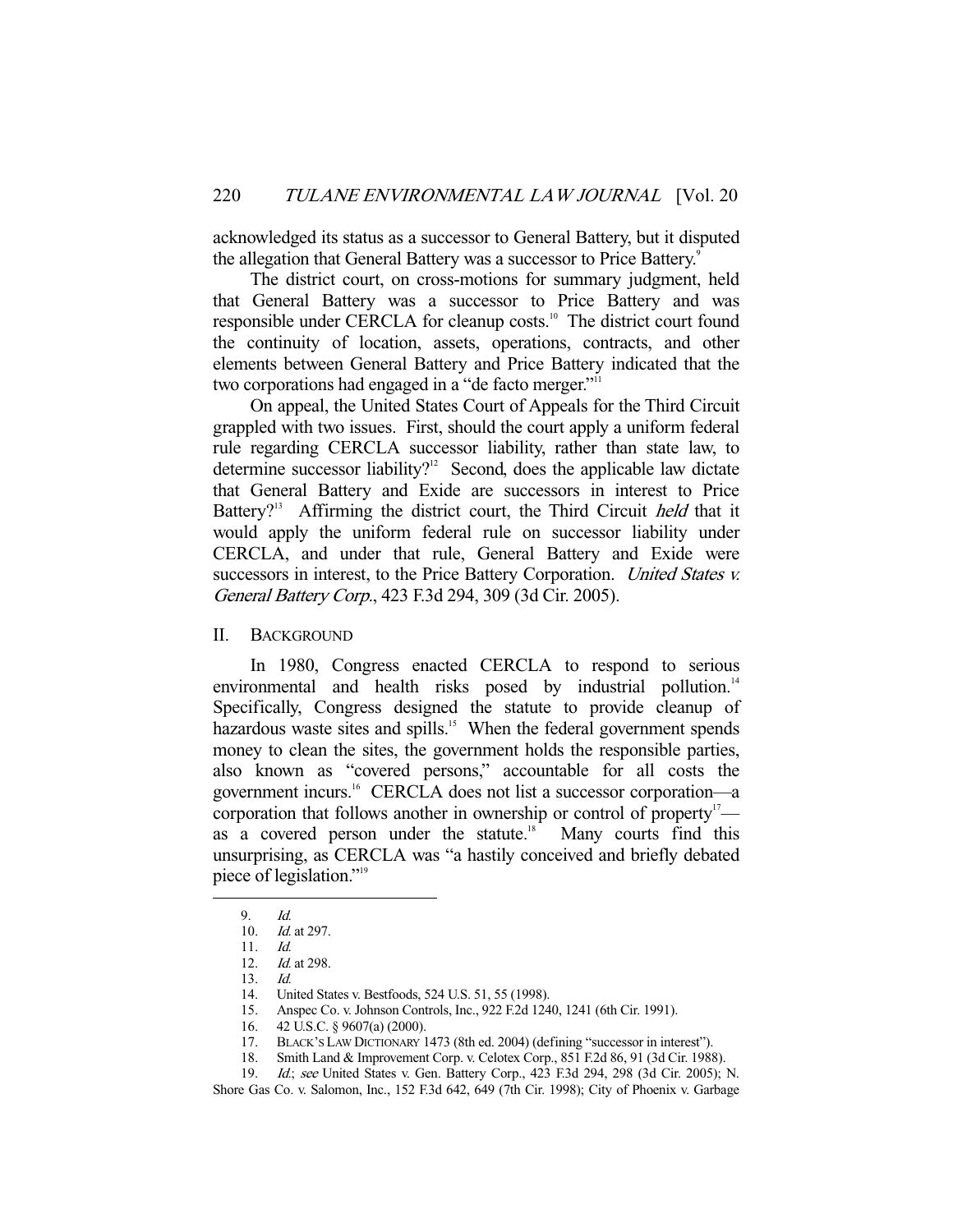However, CERCLA has incorporated successor liability by implication. CERCLA defines "person" to include corporations and other business organizations.20 In turn, federal law defines "company," when used to refer to corporations, to include the words "successors and assigns of such company or association."<sup>21</sup> Thus, "CERCLA incorporates common law principles of indirect liability, including successor liability."<sup>22</sup> This implicit recognition has led the circuit courts to hold unanimously that successor liability exists under CERCLA.<sup>23</sup> Unanimity was predictable, considering that corporate successor liability is a long-standing concept that existed at common law.<sup>24</sup>

 What is far from unanimous, however, is how the circuits have answered the choice of law question—because CERCLA does not specifically address successor liability, should federal courts use federal common law to determine whether an entity is a successor to a responsible party, or should courts use state  $law$ ?<sup>25</sup> At the heart of the question is a central tension: state corporation laws favor limited liability while CERCLA favors broad remedial goals in order to achieve its objectives.<sup>26</sup> In other words, states wish to limit liability for corporations that do business within their borders; the federal government under CERCLA wishes to hold accountable as many parties as possible.<sup>27</sup>

 The United States Supreme Court has long held in opposition of federal common law. In 1938, the Supreme Court decided Erie Railroad  $v.$  Tompkins.<sup>28</sup> In *Erie*, the Court recognized the federal statute that stated, "The laws of the several States, except where the Constitution, treaties or statutes of the United States otherwise require or provide, shall be regarded as rules of decision in trials at Common Law of the United

27. See id.

Servs. Co., 827 F. Supp. 600, 602 (D. Ariz. 1993). In fact, the final version of the act was created by a Senate committee that had to fashion a last-minute compromise so that the statute would pass. United States v. A & F Materials Co., 578 F. Supp. 1249, 1253 (D.C. Ill. 1984).

 <sup>20.</sup> United States v. Cal. Transformer Co., 978 F.2d 832, 837 (4th Cir. 1992).

<sup>21.</sup> See 1 U.S.C. § 5 (2000).

 <sup>22.</sup> Gen. Battery, 423 F.3d at 298.

<sup>23.</sup> See id. at 298 n.3 (noting that several federal circuit cases have recognized successor liability under CERCLA).

 <sup>24.</sup> See Smith Land & Improvement Corp. v. Celotex Corp., 851 F.2d 86, 91 (3d Cir. 1988) (quoting WILLIAM BLACKSTONE, 1COMMENTARIES \*467-69).

 <sup>25.</sup> Compare Gen. Battery, 423 F.3d at 304 (applying the uniform federal rule of successor liability), with United States v. Davis, 261 F.3d 1, 54 (1st Cir. 2001) (applying state law).

<sup>26.</sup> See Bradford C. Mank, Should State Corporate Law Define Successor Liability?: The Demise of CERCLA's Federal Common Law, 68 U. CIN. L. REV. 1157, 1160 (2000).

 <sup>28. 304</sup> U.S. 64 (1938).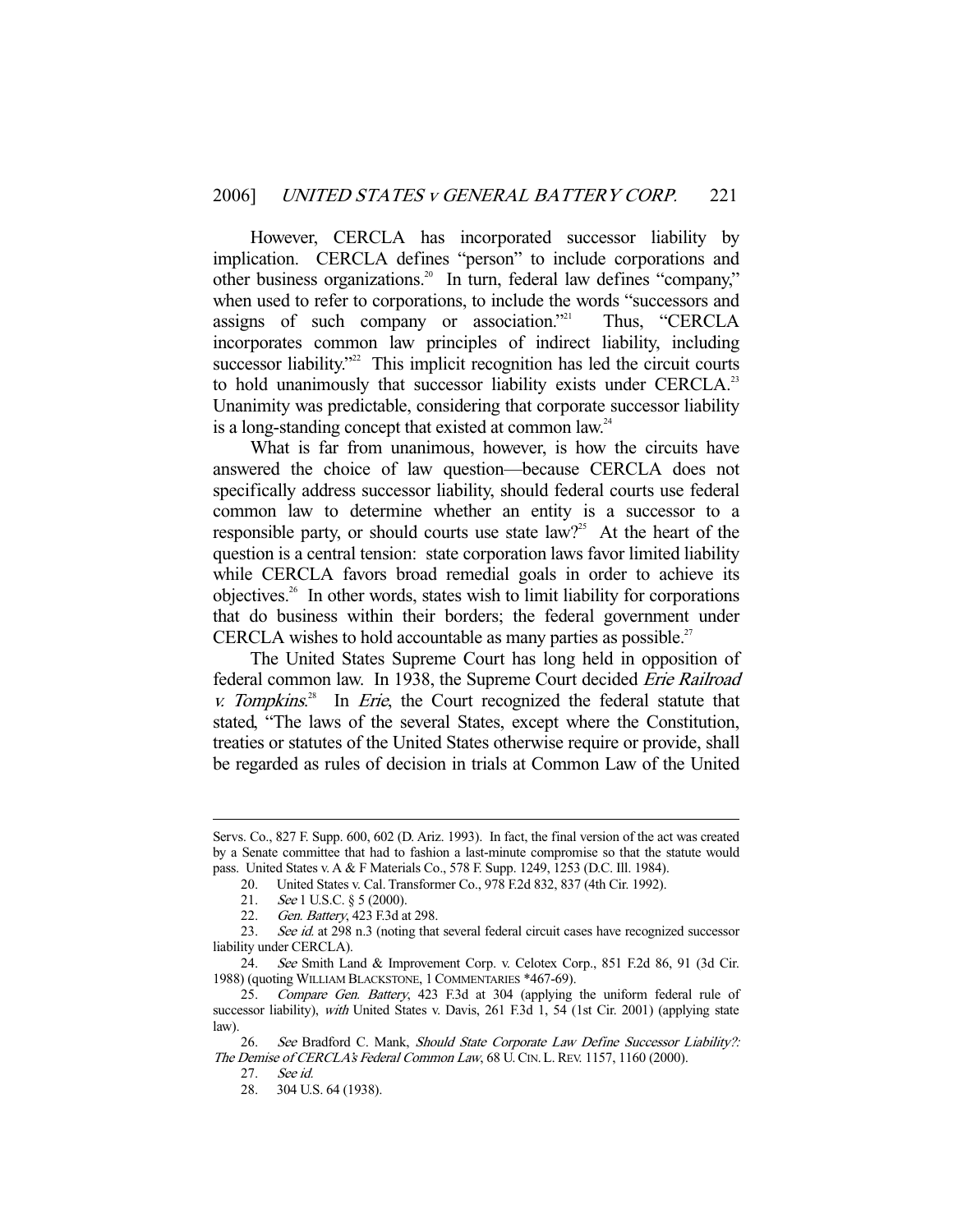States, in cases where they apply."<sup>29</sup> Because Congress had directed the use of state law in civil actions, the Court ruled that federal courts sitting in diversity must apply the states' statutory and common law rather than a federal common law.<sup>30</sup> In so ruling, the Court "overturned a century of federal court experimentation in common lawmaking."<sup>31</sup>

 However, when the question of federal common law arose in the context of CERCLA, not all circuits chose to follow the basic holding of Erie. The Third Circuit was one of the first courts to address the question under CERCLA. $32$  In Smith Land & Improvement Corp. v. Celotex Corp., the Third Circuit held that a uniform federal rule should govern the question.33 CERCLA's legislative history, though meager, supported this decision.<sup>34</sup> Further, the Third Circuit focused on uniformity without national uniformity, "CERCLA aims may be evaded easily by a responsible party's choice to arrange a merger or consolidation under the laws of particular states which unduly restrict successor liability."<sup>35</sup> Five years after Smith Land, the Third Circuit reaffirmed the application of federal common law under CERCLA, though in a slightly different context.<sup>36</sup>

 In the meantime, more circuits had joined the discussion. In United States v. Carolina Transformer Co., the United States Court of Appeals for the Fourth Circuit joined with the Third and held that federal common law should apply to determine successor liability.<sup>37</sup> The Fourth Circuit likewise considered the notion of national uniformity, noting that even a legitimate resort to state law could enable a successor to escape liability for response costs.<sup>38</sup> Additionally, *Carolina Transformer* 

<sup>29.</sup> *Id.* at 71 (quoting 28 U.S.C. § 725 (1932)).

 <sup>30.</sup> Gregory C. Sisk & Jerry L. Anderson, The Sun Sets on Federal Common Law: Corporate Successor Liability Under CERCLA After O'Melveny & Myers, 16 VA. ENVTL. L.J. 505, 553 (1997).

 <sup>31.</sup> Id.

 <sup>32.</sup> See Smith Land v. Celotex Corp., 851 F.2d 86, 91 (3d Cir. 1988).

 <sup>33.</sup> See id.

 <sup>34.</sup> Id. A case in the United States District Court for the Southern District of Ohio highlighted House Proceedings in which Representative James Florio, one of CERCLA's sponsors, stated, "To insure the development of a uniform rule of law, and to discourage business dealing in hazardous substances from locating primarily in States with more lenient laws, the bill will encourage the further development of a Federal common law in this area." See United States v. Chem-Dyne Corp., 572 F. Supp. 802, 807 (S.D. Ohio 1983). The Third Circuit cited this decision as authority for its legislative history analysis. See Smith Land, 851 F.2d at 91.

 <sup>35.</sup> See Smith Land, 851 F.2d at 92.

 <sup>36.</sup> See Lansford-Coaldale Joint Water Auth. v. Tonolli Corp., 4 F.3d 1209, 1225 (3d Cir. 1993) (applying federal common law, rather than state law, to determine whether corporate veilpiercing was justified under CERCLA).

 <sup>37.</sup> See 978 F.2d 832, 837-38 (4th Cir. 1992).

 <sup>38.</sup> Id. at 837.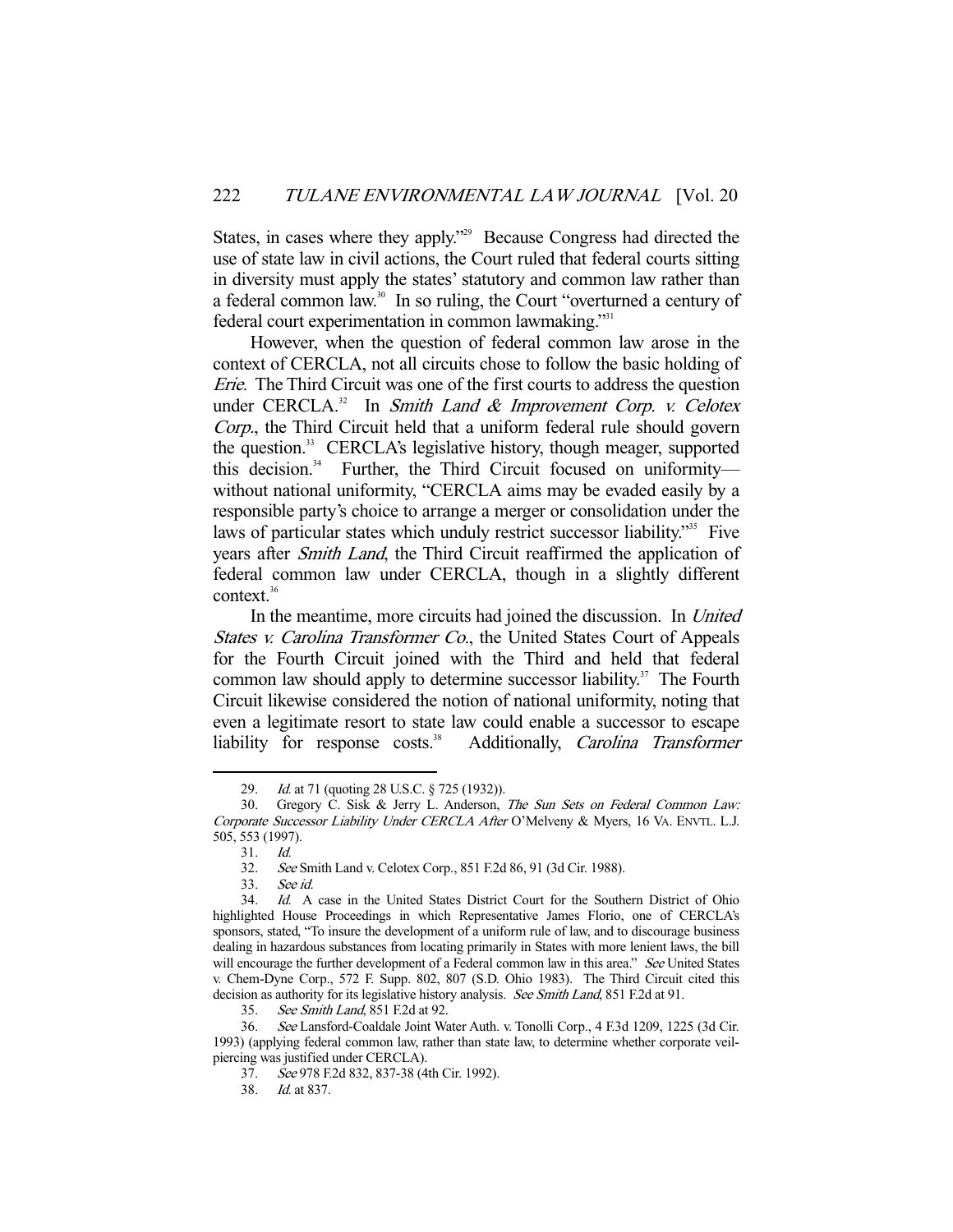discussed what the federal common law on successor liability actually was.<sup>39</sup> The Fourth Circuit recognized the general rule under federal and state law that a corporation that acquires the assets of another corporation does not also acquire its liabilities unless one of four common exceptions is met: "(1) the successor expressly or impliedly agrees to assume the liabilities of the predecessor; (2) the transaction may be considered a de facto merger; (3) the successor may be considered a 'mere continuation' of the predecessor; or  $(4)$  the transaction is fraudulent.<sup> $140$ </sup> The Fourth Circuit recognized that some federal courts have modified the "mere continuation" exception into a slightly broader concept called the "substantial continuity" or "continuity of enterprise" theory.<sup>41</sup> While the "mere continuation" theory focuses on an identity of stock, stockholders, and directors between the two companies, "continuity of enterprise" focuses on a continuation of the same employees, production facilities, location, product, name, assets, and general business operations.<sup>42</sup> The Fourth Circuit decided it would apply the "continuity of enterprise" theory and held that the corporation involved in the lawsuit was a successor to the original polluter.<sup>43</sup>

Shortly after *Carolina Transformer*, the United States Court of Appeals for the Eighth Circuit also weighed in, recognizing in dicta that federal common law was "probably" the correct law to apply.<sup>44</sup> Although neither party raised the question of federal or state law, the Eighth Circuit nevertheless felt that "considering the national application of CERCLA and fairness to similarly situated parties, the district court was probably correct in applying federal law."<sup>45</sup>

 However, concurrent with the choice and implementation of federal common law in these circuits, other circuit courts were adopting the opposite concept, that state law should apply to the question of successor liability. In 1991, the United States Court of Appeals for the Sixth Circuit decided *Anspec Co. v. Johnson Controls, Inc.*<sup>46</sup> In that case, the Sixth Circuit refused to employ federal common law, opting instead for the state law of Michigan.<sup>47</sup> Federal courts can only fashion a federal

<sup>39.</sup> See id. at 838. The Smith Land court did not examine the common law itself, presumably because the district court had not addressed the issue of successor liability, and the Third Circuit was simply remanding the suit to the lower court for adjudication of that issue.

 <sup>40.</sup> Id.

 <sup>41.</sup> See id.

 <sup>42.</sup> Id.

 <sup>43.</sup> Id. at 838, 841.

 <sup>44.</sup> See United States v. Mex. Feed & Seed Co., 980 F.2d 478, 487 n.9 (8th Cir. 1992).

 <sup>45.</sup> Id.

 <sup>46. 922</sup> F.2d 1240 (6th Cir. 1991).

<sup>47.</sup> See id. at 1248.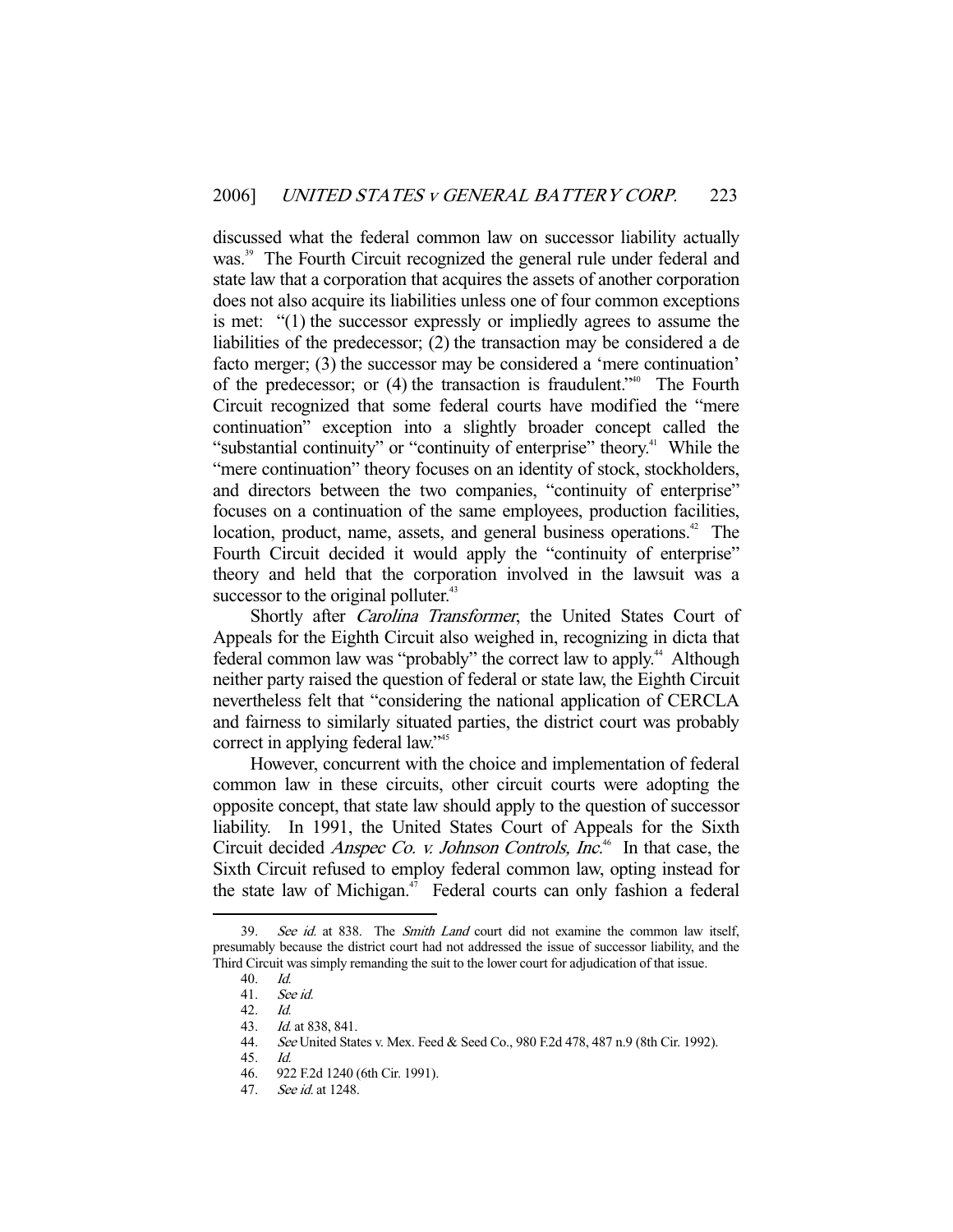common law when Congress drafted a statute "with a broad brush" and left it to the courts to give meaning to the statute, or when a federal rule is necessary to protect uniquely federal interests.<sup>48</sup>

The concurrence in *Anspec* explained the situation with even more clarity.<sup>49</sup> If state law is adequate to achieve the federal interest, then courts have no need to develop a federal common law to decide these cases under CERCLA.<sup>50</sup> Furthermore, "the law in the fifty states on corporate dissolution and successor liability is largely uniform," and thus there is little need for federal common law.<sup>51</sup>

After *Anspec*, the argument in favor of state law picked up more steam because of two Supreme Court decisions handed down in 1994 and  $1997$ .<sup>52</sup> In these cases, regarding the federal banking statutes, the Court cautioned against the creation and use of a federal common law to respond to ambiguities and gaps in federal statutes, except for "few and restricted" instances when common law is necessary.<sup>53</sup> Only a significant conflict between a federal policy or interest and state law will authorize the development of a common law.<sup>54</sup>

 The next year, the United States Court of Appeals for the Ninth Circuit used those Supreme Court decisions and several other rationales to indicate a preference for state law, but ultimately decided that the result under state or federal common law was the same.<sup>55</sup> In Atchison, Topeka, & Santa Fe Railway Co. v. Brown & Bryant, Inc., the Ninth Circuit found that a corporate litigant was not a successor under the "mere continuation" theory.<sup>56</sup> CERCLA successor liability was not one of the "few and restricted" cases that justified the implementation of federal common law.57

 Then, the Ninth Circuit engaged in a step-by-step critique of the other circuits' arguments in favor of common law. First, the legislative history cited in *Smith Land* actually supported the use of common law to

 <sup>48.</sup> Id. at 1245.

<sup>49.</sup> See id. at 1248-51 (Kennedy, J., concurring).

 <sup>50.</sup> Id. at 1249.

 <sup>51.</sup> Id.

 <sup>52.</sup> See Atherton v. FDIC, 519 U.S. 213, 218 (1997); O'Melveny & Myers v. FDIC, 512 U.S. 79, 87 (1994).

<sup>53.</sup> See O'Melveny & Myers, 512 U.S. at 87.

<sup>54.</sup> Id. For a discussion on the impact of these decisions, see Sisk & Anderson, supra note 30, at 510 ("O'Melveny & Myers signals the dawn of a new day for federal common law, or more accurately, the setting of the sun on federal common law under CERCLA.").

 <sup>55.</sup> See Atchison, Topeka, & Santa Fe Ry. v. Brown & Bryant, Inc., 159 F.3d 358, 364 (9th Cir. 1998).

 <sup>56.</sup> See id.

 <sup>57.</sup> Id. at 362.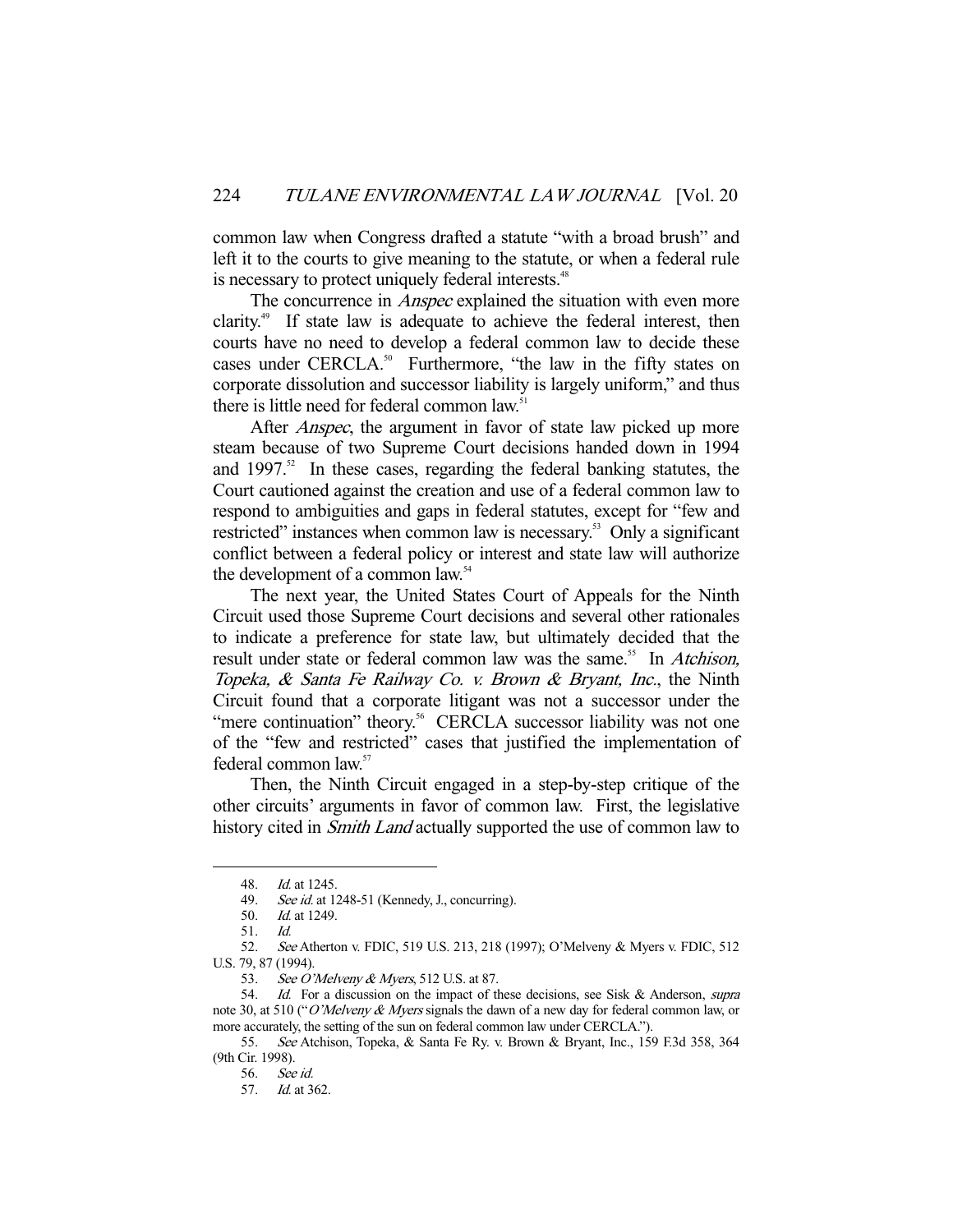decide issues of CERCLA joint and several liability rather than successor liability.58 Second, the formation of corporations and the liability that results from successor corporations are traditionally the province of state law.<sup>59</sup> Third and perhaps most importantly, the proponents of federal common law failed to explain the need for national uniformity, especially considering that state laws on successor liability are largely the same.<sup>60</sup> "The argued 'need' for uniformity thus stems not from disarray among the various states, but from the alleged need for a more expansive view of successor liability than state law currently provides—in other words, the notion that state law on this issue is inadequate for CERCLA's purposes."<sup>61</sup> After this review, the Ninth Circuit found that federal common law and California state law on successor liability were the same.<sup>62</sup> However, the Ninth Circuit only made that determination after it refused to employ the broader "substantial continuity" theory and applied the general "mere continuation" exception.<sup>63</sup>

 In 2001, the United States Court of Appeals for the First Circuit encountered the issue.<sup>64</sup> Yet another Supreme Court case had been decided in interim, and the First Circuit cited that decision to justify the use of state law.<sup>65</sup> In *United States v. Bestfoods*, the Supreme Court faced the issue of whether a parent corporation could be held liable under CERCLA for the polluting facility operated by its subsidiary.<sup>66</sup> Though the Court did not directly address successor liability, it stated that "CERCLA is thus like many another congressional enactment[s] in giving no indication that 'the entire corpus of state corporation law is to be replaced simply because a plaintiff's cause of action is based upon a federal statute.'"<sup>67</sup> In the First Circuit case, *United States v. Davis*, the court cited *Bestfoods* for its conclusion that "there must be a specific, concrete federal policy or interest that is compromised by the application of state law" before courts can create a federal common law.<sup>68</sup> Because no evidence showed that state law would frustrate any such policy or

 <sup>58.</sup> Id.

 <sup>59.</sup> Id. at 363.

 <sup>60.</sup> Id.

 <sup>61.</sup> Id.

 <sup>62.</sup> See id. at 364.

 <sup>63.</sup> See id.

 <sup>64.</sup> United States v. Davis, 261 F.3d 1, 53 (1st Cir. 2001).

 <sup>65.</sup> Id. at 54-55.

 <sup>66. 524</sup> U.S. 51, 55 (1998).

 <sup>67.</sup> Id. at 63.

 <sup>68. 261</sup> F.3d at 54 (citing Atchison, 159 F.3d at 363-64).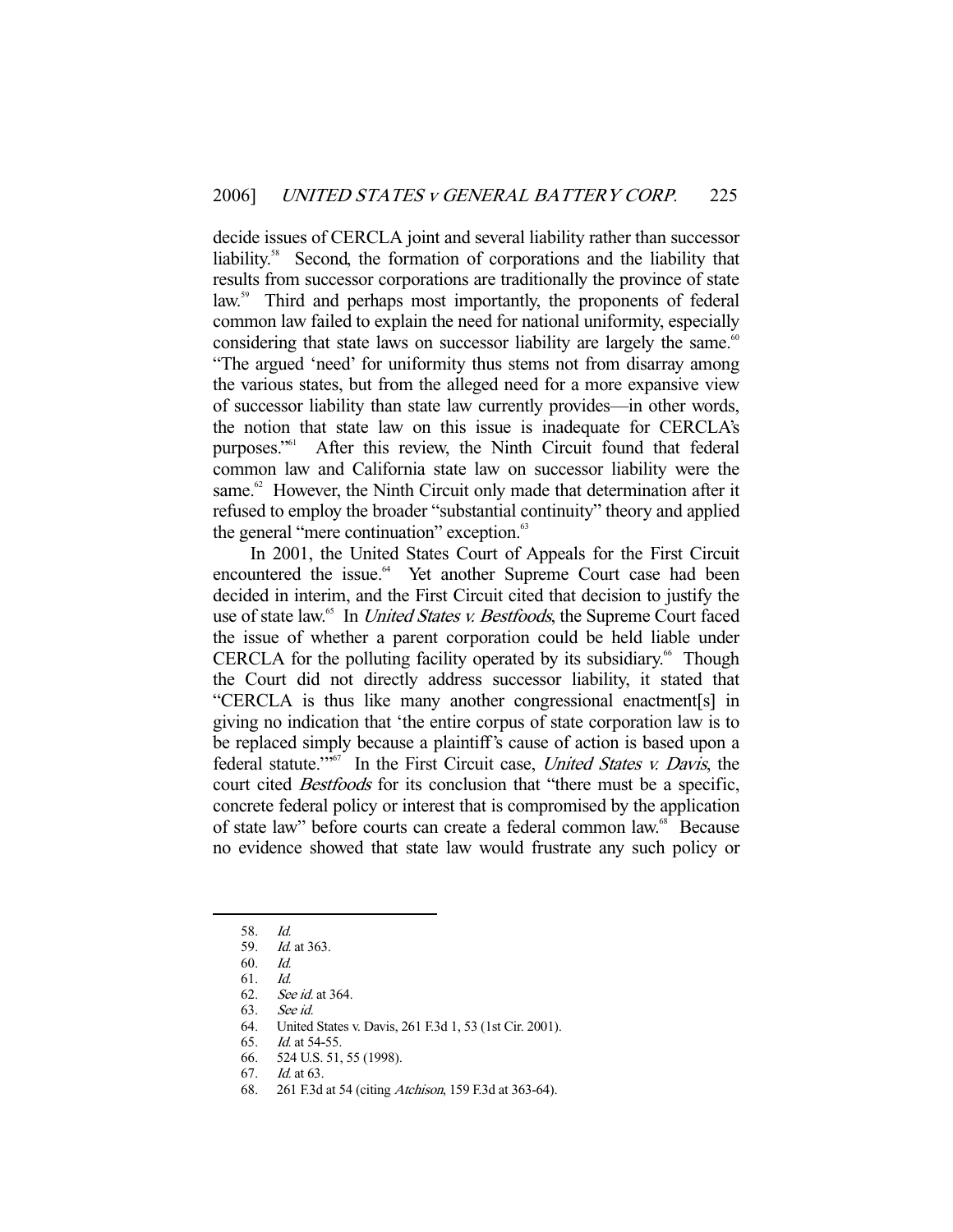interest, the court applied Connecticut's "mere continuation" test to impose successor liability on the corporate litigant.<sup>69</sup>

## III. THE COURT'S DECISION

 In the noted case, the Third Circuit once again faced the issue of successor liability under CERCLA. However, unlike the situation in 1988 when it decided Smith Land, the court now faced a circuit split on the issue and Supreme Court precedent that warned against the creation of federal common law in most situations.<sup>70</sup> In *General Battery*, the court encountered two issues: the threshold issue, whether to apply a uniform federal rule on successor liability or the law of a particular state; and the second issue, whether Exide Corporation and General Battery Corporation were liable as a successor in interest. $71$ 

 The court began its discussion of the threshold issue with a review of prior Third Circuit decisions, including most notably Smith Land.<sup>72</sup> The court reviewed Smith Land's holding that CERCLA successor liability is a matter of uniform federal law, and its rationale that legislative history and national uniformity dictate such a result.<sup>73</sup> Then, the court arrived at the pivotal question: do the Supreme Court rulings handed down after *Smith Land* effectively overrule its holding?<sup>74</sup> The answer was no—the Supreme Court decisions were not binding on the question of successor liability, and therefore *Smith Land* was still the law of the circuit.<sup>75</sup>

As for the decisions in O'Melveny & Myers v. FDIC<sup> $6$ </sup> and Atherton *, the two Supreme Court cases relied upon by the Ninth Circuit* in *Atchison*,<sup>78</sup> the court found that the specific holdings only blocked a federal common law for federal banking statutes; thus, the CERCLAspecific holding in *Smith Land* was still good law.<sup>79</sup> As for the *Bestfoods* decision, the court noted that the Supreme Court explicitly declined to decide the issue of successor liability, and thus it could not have acted to undermine Smith Land.<sup>80</sup> Moreover, Bestfoods actually supported a

 <sup>69.</sup> See id. at 54-55.

<sup>70.</sup> See discussion supra Part II.

 <sup>71. 423</sup> F.3d 294, 298 (3d Cir. 2005).

 <sup>72.</sup> See id.

 <sup>73.</sup> See id.

<sup>74.</sup> See id. at 299.<br>75. See id. at 300-

See id. at 300-01.

 <sup>76. 512</sup> U.S. 79 (1994).

 <sup>77. 519</sup> U.S. 213 (1997).

 <sup>78. 159</sup> F.3d 358, 362 (9th Cir. 1998).

<sup>79.</sup> Gen. Battery, 423 F.3d at 300-01.

 <sup>80.</sup> See id. at 300.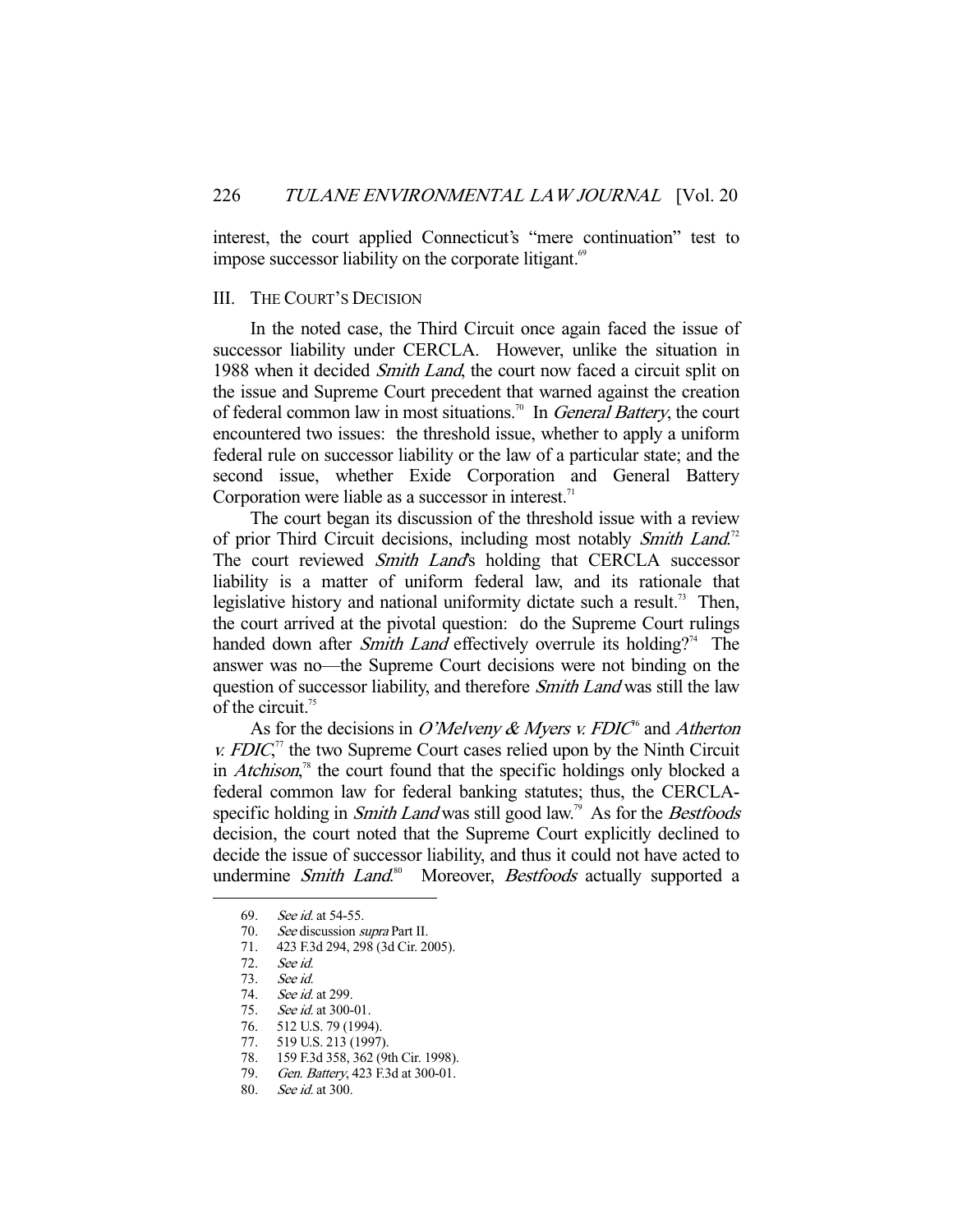uniform federal rule,<sup>81</sup> despite the warning in *Bestfoods* that CERCLA, like many federal statutes, does not expressly allow state corporate law to be replaced solely because a plaintiff's cause of action is premised upon federal law.<sup>82</sup> The court recognized that *Bestfoods* looked to "hornbook" principles of indirect corporate liability rather than the law of a particular state, and thus the Supreme Court's decision was more in line with the concept of a uniform federal rule than state law.<sup>83</sup>

After maneuvering through *Bestfoods*, the court cited other Supreme Court decisions that upheld the design of federal common law.<sup>84</sup> Those cases upheld federal common law in order to provide a uniform interpretation of certain terms used in other federal statutes.<sup>85</sup> That same thinking should apply here, felt the court, because CERCLA needed a uniform federal definition of "successor corporation."<sup>86</sup>

 The court then examined several other rationales for supporting Smith Land, some familiar and some previously unstated. First, though determinations of successor liability involve corporate and tort law areas which are generally left to states to govern—it does not automatically follow that courts should use the state law to supply the federal rule of decision; indeed, one objective of CERCLA is nationwide applicability, and the courts have struggled to answer the choice of law question cohesively. $87$  Second, though the laws of the fifty states appear homogeneous on the issue, "this uniformity is less apparent when the general standards are applied in specific cases."88 The court acknowledged the Ninth Circuit's critique in Atchison that the state and federal laws on successor liability do not have a large variance.<sup>89</sup> However, the court disagreed, offering the facts of *General Battery* itself as an illustration of how different states' laws can yield opposing results.<sup>90</sup> The specific question in General Battery—whether a corporate acquisition through a mix of cash and stock would trigger the de facto merger exception—is treated differently under the laws of New Jersey and New York.<sup>91</sup> The court "doubt[ed] Congress intended to incorporate

-

89. See id. at 301-02.<br>90. See id. at 302.

91. Id.

 <sup>81.</sup> Id.

 <sup>82. 524</sup> U.S. 51, 63 (1998).

<sup>83.</sup> See Gen. Battery, 423 F.3d at 300.<br>84. See id.

See id.

 <sup>85.</sup> See id.

 <sup>86.</sup> See id.

 <sup>87.</sup> Id.

 <sup>88.</sup> Id. at 301.

See id. at 302.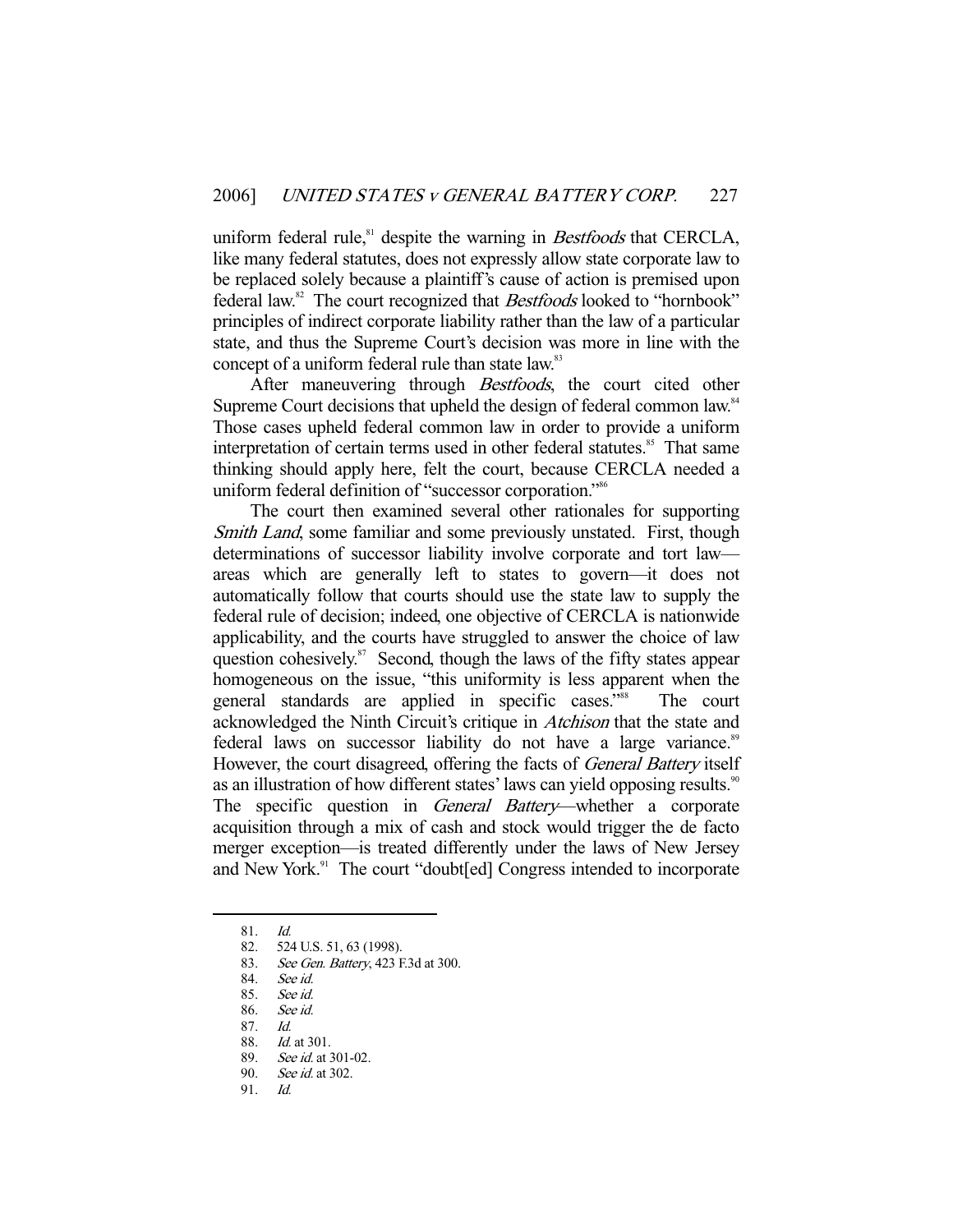such variations under a comprehensive federal liability statute."<sup>92</sup> Third, a majority standard allowed for predictability under CERCLA.<sup>93</sup> Finally, uncertainties that would result from varying state laws could generate more CERCLA litigation and more transaction costs, things which the statute seeks to minimize.<sup>94</sup> Thus, "the general doctrine of successor liability in operation in most states"—the same doctrine set forth by the court almost twenty years before in *Smith Land*—was still the law of the Third Circuit.<sup>95</sup>

 The court ended its discussion of the threshold issue with a brief discussion on verbiage. The court distinguished between the creation of common law and statutory interpretation.<sup>96</sup> Though ambiguous federal statutes do not immediately authorize the creation of federal common law, not every statutory gap must be filled by state law.<sup>97</sup> Here, where CERCLA is intended to have a uniform application across the United States, the "uniform interpretation of an undefined term in a federal liability statute 'is not free-wheeling common-law rulemaking,' but rather 'filling a statutory gap, a standard office of interpretation.'"98 In other words, strictly speaking, the court did not consider itself engaged in common law rulemaking simply because it used a uniform federal rule to define "successor corporation" under CERCLA.<sup>99</sup> The decision was merely an exercise in statutory interpretation.<sup>100</sup>

 Having decided what rule of law to use, the court reached the actual issue of whether Exide and General Battery were successors in interest to Price Battery.<sup>101</sup> The court applied the same "general rule" used in Carolina Transformer, that corporations acquiring another corporation's assets do not acquire its liabilities unless one of the four common exceptions is applicable.<sup>102</sup> The facts of this case only implicated de facto merger, so the court limited its analysis to that exception.<sup>103</sup>

 <sup>92.</sup> Id.

 <sup>93.</sup> Id. at 303.

 <sup>94.</sup> Id.

<sup>95.</sup> See id. at 304 (citing Smith Land & Improvement Corp. v. Celotex Corp., 851 F.2d 86, 92 (3d Cir. 1988)).

 <sup>96.</sup> See id.

 <sup>97.</sup> Id.

<sup>98.</sup> *Id.* at 305.

 <sup>99.</sup> See id.

 <sup>100.</sup> Id.

 <sup>101.</sup> Id.

<sup>102.</sup> See id.; see also United States v. Carolina Transformer Co., 978 F.2d 832, 838 (4th Cir. 1992).

 <sup>103.</sup> Gen. Battery, 423 F.3d at 305.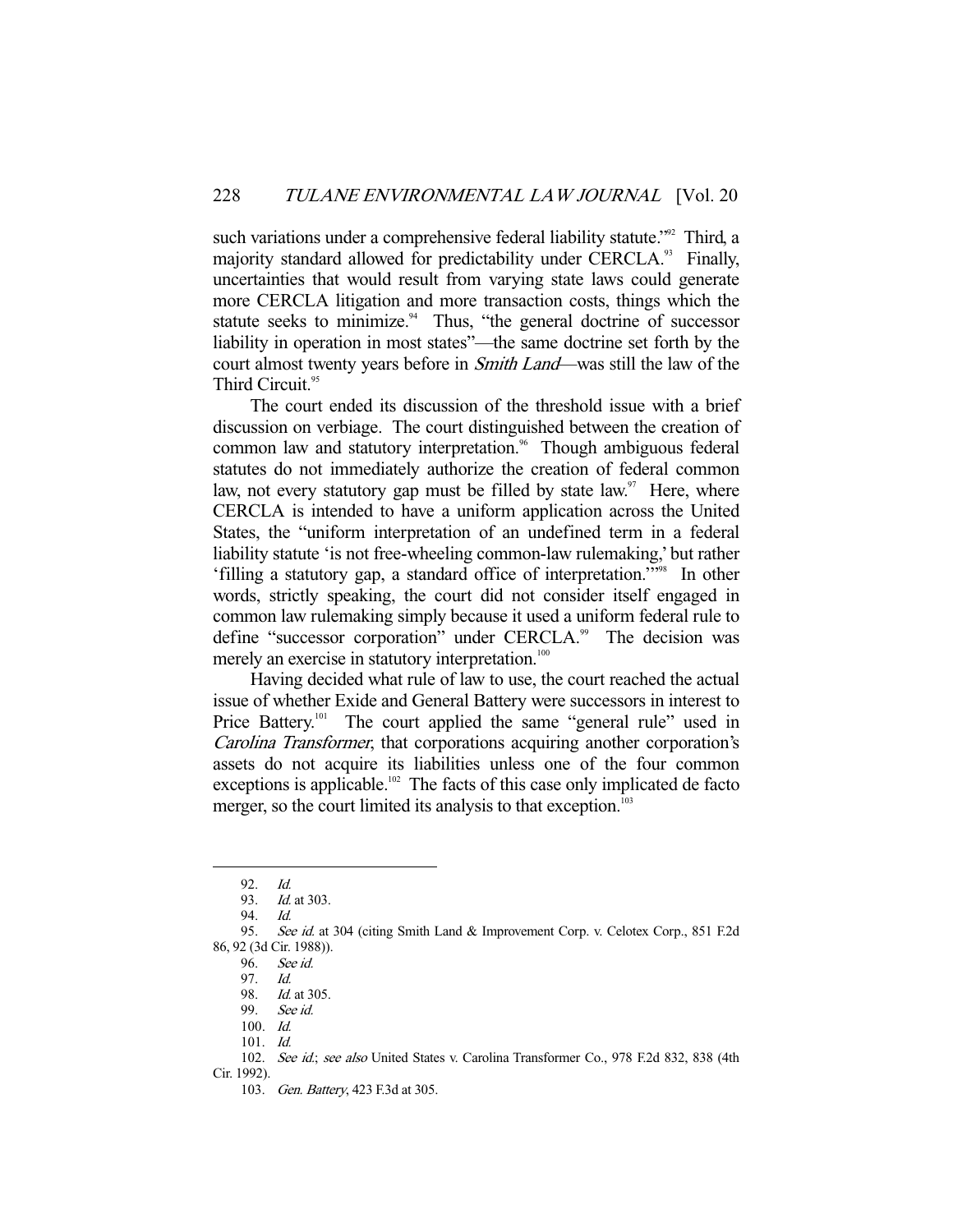The majority rule on de facto mergers uses a four-factor test to decide whether a merger has in fact taken place.<sup>104</sup> The exception will apply when:

(1) There is a continuation of the enterprise of the seller corporation, so that there is a continuity of management, personnel, physical location, assets, and general business operations. (2) There is a continuity of shareholders which results from the purchasing corporation paying for the acquired assets with shares of its own stock, this stock ultimately coming to be held by the shareholders of the seller corporation so that they become a constituent part of the purchasing corporation. (3) The seller corporation ceases its ordinary business operations, liquidates, and dissolves as soon as legally and practically possible. (4) The purchasing corporation assumes those obligations of the seller ordinarily necessary for the uninterrupted continuation of normal business operations of the seller corporation.<sup>105</sup>

 With the first prong, the continuity of enterprise, the court found that "[i]n every operational respect—from management and employees to location and assets to products and general business operations— General Battery continued the Price Battery enterprise."<sup>106</sup>

 The second prong, continuity of ownership, was not as cut and dry.<sup>107</sup> General Battery had paid for the acquisition of Price Battery with almost three million dollars in cash and one million dollars in General Battery stock.<sup>108</sup> Exide argued that, in a largely cash sale, the continuity of ownership was lacking because the former owner of Price Battery had only a small percentage of the General Battery stock and therefore little authority to make decisions as an owner.<sup>109</sup> However, the court rejected that argument because the case law had not made a distinction in regards to sales made largely in exchange for cash.<sup>110</sup> "[O]nly some continuity of ownership is required."<sup>111</sup>

 The third and fourth elements garnered little attention by the court.112 Price Battery had ceased operations and dissolved as soon as possible after the acquisition.<sup>113</sup> Though Price Battery continued certain management and operations independently of General Battery, the most important factor was that Price Battery had ceased ordinary business

 <sup>104.</sup> Id. (citing Jansen v. Packaging Corp. of Am., 123 F.3d 490, 507 (7th Cir. 1997)).

 <sup>105.</sup> Id.

<sup>106.</sup> *Id.* at 306.

 <sup>107.</sup> Id.

 <sup>108.</sup> Id.

 <sup>109.</sup> Id.

<sup>110.</sup> See id. at 307.

 <sup>111.</sup> Id.

<sup>112.</sup> *Id.* at 307-08.

 <sup>113.</sup> Id. at 307.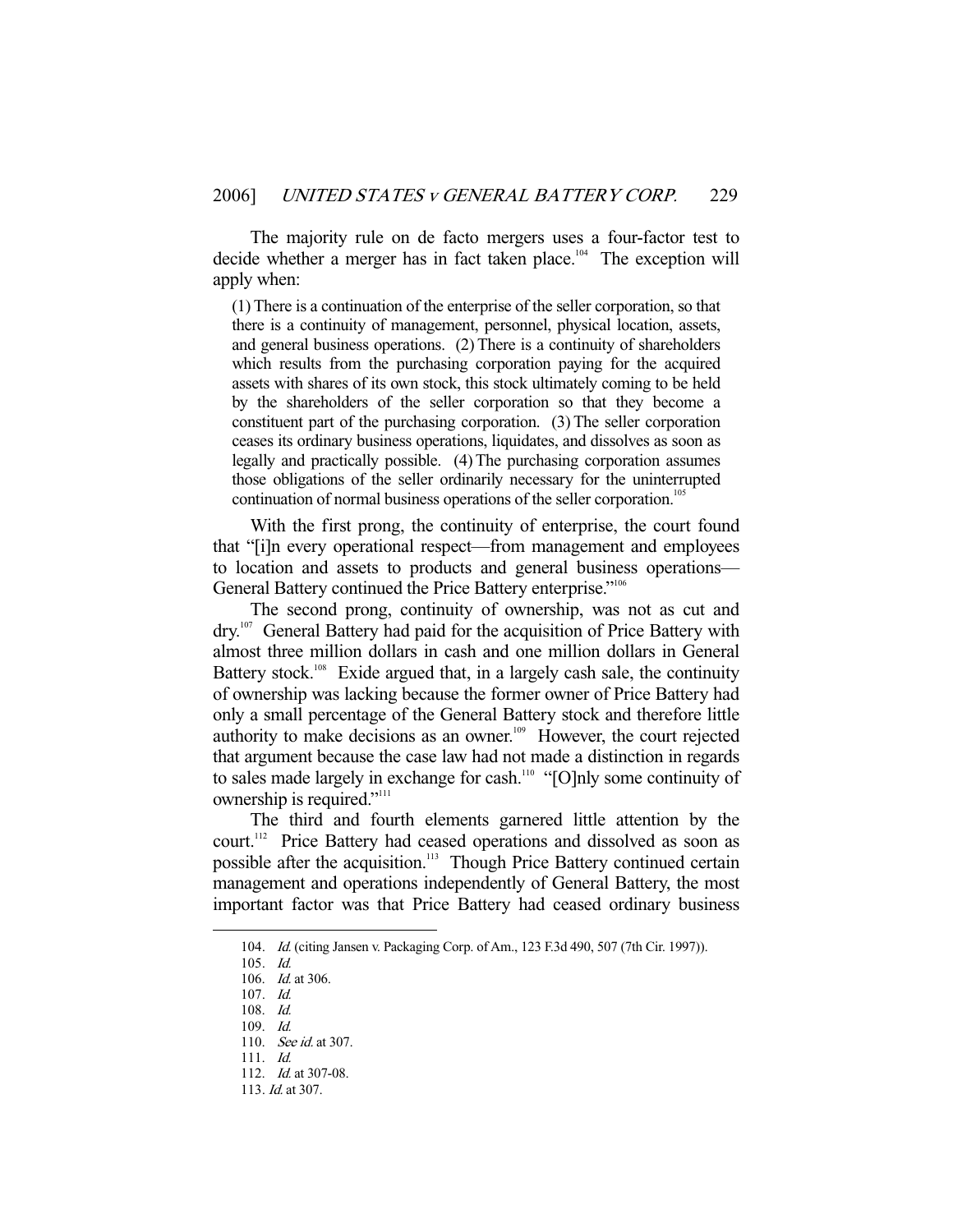operations.114 Regarding the fourth element, the purchase agreement between the two corporations explicitly established that General Battery would assume all of Price Battery's obligations.<sup>115</sup> Thus, because all four factors tipped in favor of a de facto merger, the court held that General Battery and Exide were responsible for Price Battery's CERCLA liability.<sup>116</sup>

 As a final but important point, the court rejected the use of the "substantial continuity" theory as a basis for successor liability under CERCLA.117 Because the theory eliminated certain elements of the de facto merger analysis, it essentially created a rule that was different from the generally accepted rule in most states.<sup>118</sup> "Substantial continuity" was inconsistent with Bestfoods, which held that CERCLA did not abandon the fundamental principles of indirect liability at work in most states.<sup>119</sup> Thus, just as the Atchison court rejected substantial continuity as an expansion of the "mere continuation" exception, the court rejected the same theory as an expansion of the de facto merger exception.<sup>120</sup>

## IV. ANALYSIS

For some, *General Battery* is an unexpected development in the area of CERCLA successor liability, despite the fact that using a uniform federal rule had long been the law of the Third Circuit. One commentator believed that after O'Melveny and Bestfoods, courts would be forced to implement state law to govern the issue.<sup>121</sup> General Battery proved them wrong, though the court was careful to explain that it had engaged in statutory interpretation, not common law rulemaking. Reviewing the decision, one is hard-pressed to say that *General Battery* was wrong to reaffirm a uniform federal rule for CERCLA successor liability—the circuits split almost evenly on the choice of law question, and the Supreme Court has never spoken directly to the issue. However, the overarching principles of the Supreme Court decisions, and some flawed reasoning on the part of the Third Circuit, may at least call the General Battery decision into question.

 <sup>114.</sup> Id. at 308.

 <sup>115.</sup> Id.

 <sup>116.</sup> Id. at 309.

 <sup>117.</sup> Id.

 <sup>118.</sup> Id.

 <sup>119.</sup> Id.

 <sup>120.</sup> See id.

<sup>121.</sup> See Sisk & Anderson, *supra* note 30, at 510 ("O'Melveny & Myers signals the dawn of a new day for federal common law, or more accurately, the setting of the sun on federal common law under CERCLA.").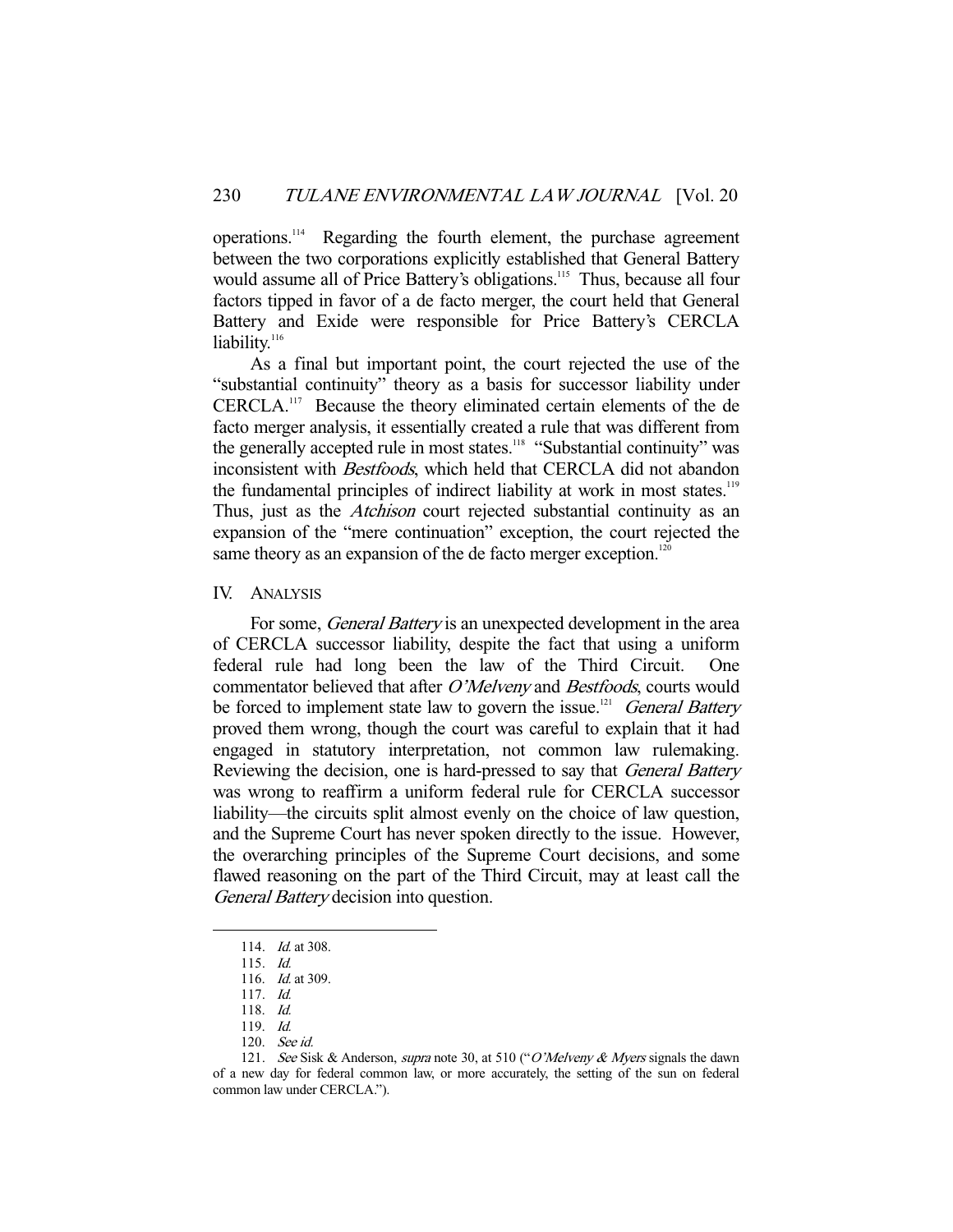Since the days of *Erie*, the Supreme Court has long disfavored federal common law. *Erie* was the impetus for the Court's decisions in O'Melveny and Atherton.<sup>122</sup> Citing *Erie* for the proposition that there is no federal common law, O'Melveny rejected any notion that federal common law would govern the particular situation under the federal banking statutes.<sup>123</sup> The Court spoke with concise and forceful language, refusing to analyze the argument in favor of common law with any great depth because "it [wa]s so plainly wrong."124

However, *General Battery* was correct in pointing out that the Supreme Court has not invalidated federal common law altogether, nor has it spoken specifically to CERCLA successor liability. The Third Circuit used these facts as justification that O'Melveny did not overrule its "CERCLA-specific" holding in *Smith Land*.<sup>125</sup> The problem with this argument is that, although the Supreme Court did not expand its ruling beyond the banking statutes, there is no good reason to think that CERCLA is any different than the federal banking statutes. General Battery stressed a need for uniformity under CERCLA, but it did not explain why CERCLA was unique in its need for uniformity or why the banking statutes—and all other statutes, for that matter—do not require the same uniformity. The banking statutes certainly would benefit from uniform interpretation, as well, but the Supreme Court made no mention of that factor in striking down a federal common law of banking statutes. Likewise, the predictability and lower transaction costs that General Battery sought to protect with a uniform federal rule are just as desirable for the banking statutes, yet the Supreme Court made no mention of those factors, either. Additionally, the court failed to consider whether state law actually frustrated any of CERCLA's stated objectives. By not explaining the need for uniformity and by not showing that state law would upset the federal policy animating CERCLA, the court failed to overcome the Supreme Court's presumption against federal common  $law<sup>126</sup>$ 

 Furthermore, the court's distinction between making federal common law under CERCLA and interpreting a statute is faulty. Because the Supreme Court had allowed federal common law to determine the uniform application of certain statutory terms, the Third

 <sup>122.</sup> See 512 U.S. 79, 83 (1994); 519 U.S. 213, 217 (1997).

 <sup>123.</sup> See 512 U.S. at 83.

<sup>124.</sup> See id. at 83.

<sup>125.</sup> See Gen. Battery, 423 F.3d at 300.

 <sup>126.</sup> See United States v. Kimbell Foods, Inc., 440 U.S. 715, 728-29 (1979) (creating a test for determining when federal common law is proper).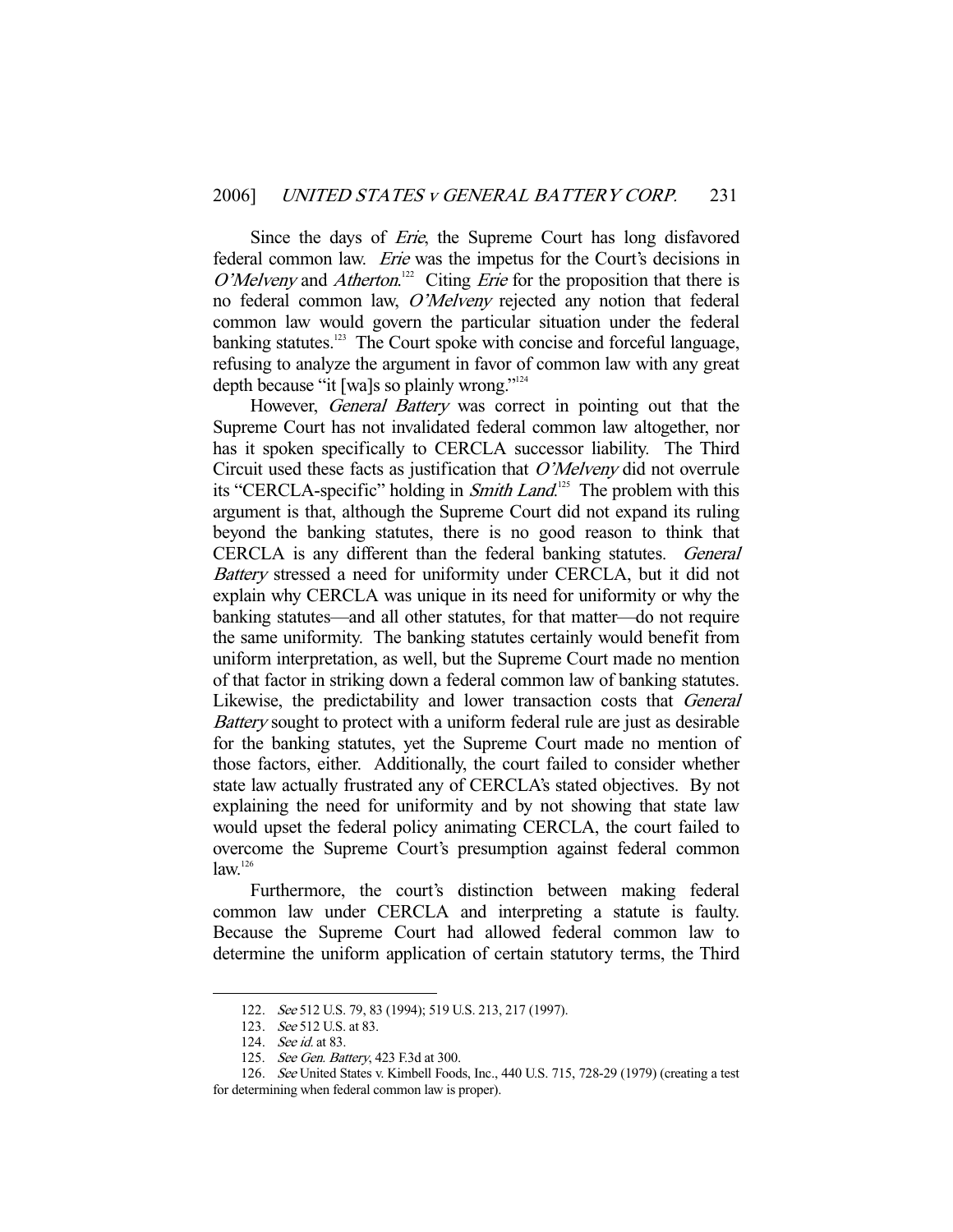Circuit found that the same logic applied here where the courts were defining "successor corporation."<sup>127</sup> However, as the dissent points out, the term "successor corporation" does not exist under CERCLA.<sup>128</sup> The court was "confronted with a matter in an otherwise detailed federal statutory scheme, not a mere need to attach meaning to a term of art employed but not defined by Congress."<sup>129</sup> It would seem that the court, by stating that it was defining a term when, in fact, the term is not mentioned in the statute, misunderstood the distinction between interpretation and rulemaking. $130$ 

 Even if the reasoning of General Battery is questionable, a simple question remains—does the choice between federal and state law really matter? Consider the following passage from one commentator, written before the *General Battery* decision:

Before a federal court takes the audacious step of crossing the line from adjudication to lawmaking, the court should at least be certain that this passage is crucial to the outcome of the litigation. Although the mere fact that adoption of a novel and expansive rule would alter the result is hardly sufficient in itself to justify formulation of a federal common law, a court should not even contemplate such a move unless the matter is unavoidably placed before it. Unfortunately, the three circuit decisions adopting federal common law for successor liability under CERCLA in the years preceding  $[O'Melveny]$  overreached unnecessarily, in that the same results in those cases could have been comfortably attained on traditional state law grounds.<sup>131</sup>

If the federal courts applying the federal common law could reach the same result with state law, what's all the fuss about? The Ninth Circuit recognized this in *Atchison* when it wrote that a uniform federal rule might be justified if state law varied widely on the issue of successor liability.<sup>132</sup> "This is not the case, however, as 'the law in the fifty states on corporate dissolution and successor liability is largely uniform.'"133 General Battery itself takes notice of this concept by adopting "the general doctrine of successor liability in operation in most states."<sup>134</sup> Yet, the Third Circuit worried that allowing the law of a particular state to

<sup>127.</sup> See Gen. Battery, 423 F.3d at 305.

 <sup>128.</sup> Id. at 311 n.14 (Rendell, J., concurring in part and dissenting in part).

 <sup>129.</sup> Id.

 <sup>130.</sup> See Anspec Co. v. Johnson Controls, Inc., 922 F.2d 1240, 1245 (6th Cir. 1991) ("[O]f course, the line separating statutory interpretation and judicial lawmaking is not always clear and sharp.").

 <sup>131.</sup> Sisk & Anderson, supra note 30, at 532-33.

 <sup>132.</sup> See 159 F.3d 358, 363 (9th Cir. 1998).

<sup>133.</sup> Id. (citing Anspec, 922 F.2d at 1249).

 <sup>134.</sup> Id.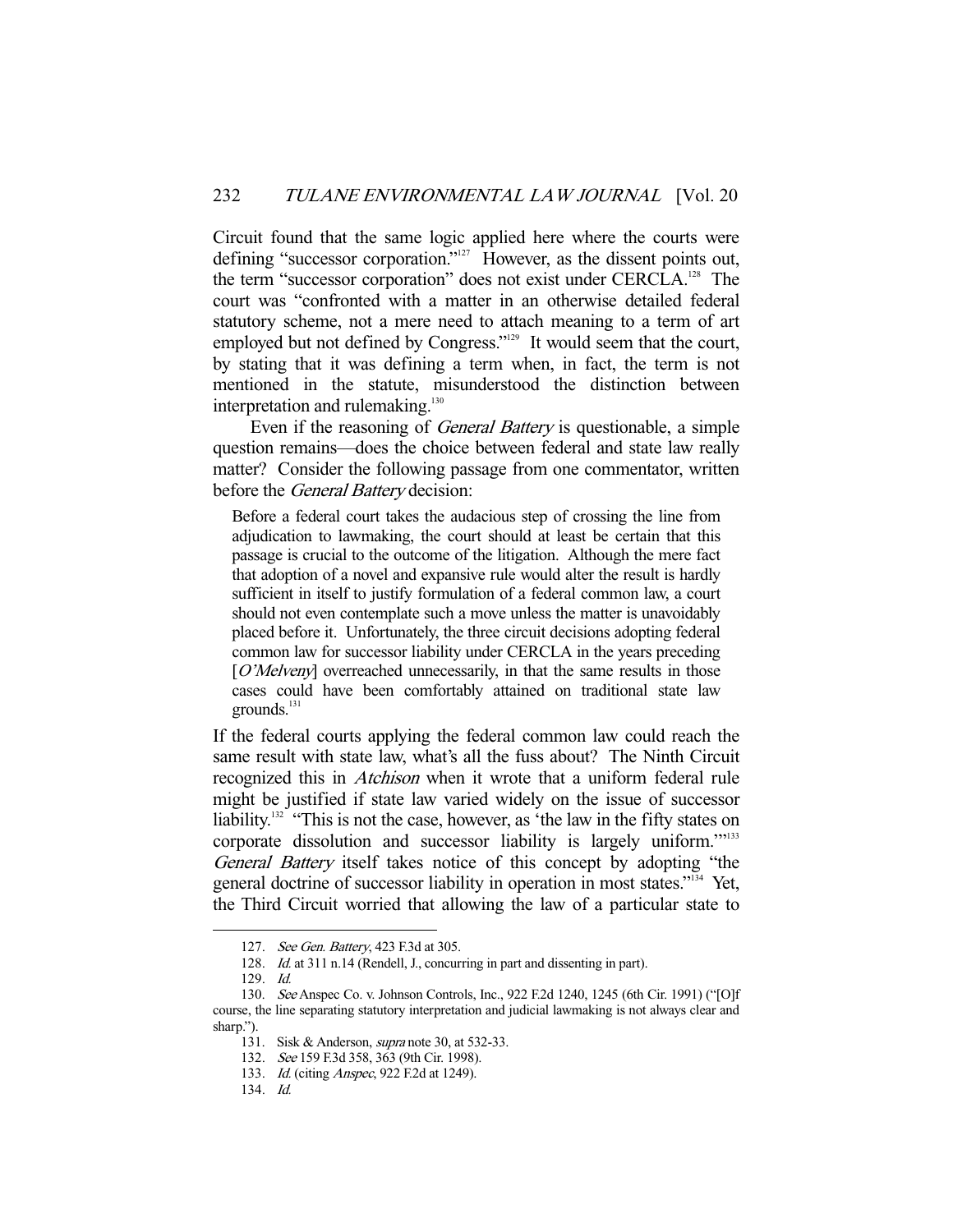apply could result in lopsided results in those states where successor liability laws are narrowly tailored. This concern reflects the central tension discussed earlier—in the effort to limit CERCLA liability for corporations, states may adopt laws that limit liability in certain situations, namely successors in interest.

 However, as the Ninth Circuit pointed out, this is an invalid concern.<sup>135</sup> Though states have an interest in fostering business within their borders, they also have an interest in ensuring that successor corporations are held liable, as well. "[S]uccessor liability rules were, after all, developed to address much more than environmental liability. It is unrealistic to think that a state would alter general corporate law principles to become a peculiarly hospitable haven for polluters."136

 Now, if given the chance, the Third Circuit might respond that states have no need to alter their successor liability laws to achieve this goal. The laws in some states are old and established in this area, and those laws provide a very narrow version of successor liability. However, in General Battery itself, the court cited only one situation, in which New York and New Jersey differed on the question of whether a small percentage of equity created a de facto merger, as an example of how some states' laws were too narrow. The court either could not find more examples or simply chose not to give any more. Nevertheless, the court attempts to support a major point of analysis with just one example. Furthermore, even if conflicts do exist on the relatively subordinate issues of small equity amounts or cash-stock hybrid acquisitions, these conflicts surely do not defeat CERCLA's ultimate objectives of comprehensive environmental cleanup.

 There is another rebuttal to the idea that both state and federal common law are the same. The federal common law is indeed broader than the state law because common law recognizes the "substantial continuity" theory rather than the more narrow "mere continuation" theory.137 The broader standard allowed courts under CERCLA to hold liable more parties than it could under the "mere continuation" theory.<sup>138</sup> One commentator noted that an example was Carolina Transformer, where "only the substantial continuity approach would enable the EPA to reach a successor corporation."139 However, both Atchison and General Battery have overruled the substantial continuity theory in regards to

 <sup>135.</sup> Id.

 <sup>136.</sup> Id. at 364.

 <sup>137.</sup> Mank, supra note 26, at 1197.

 <sup>138.</sup> See Atchison, 159 F.3d at 364.

<sup>139.</sup> See Mank, *supra* note 26, at 1197.